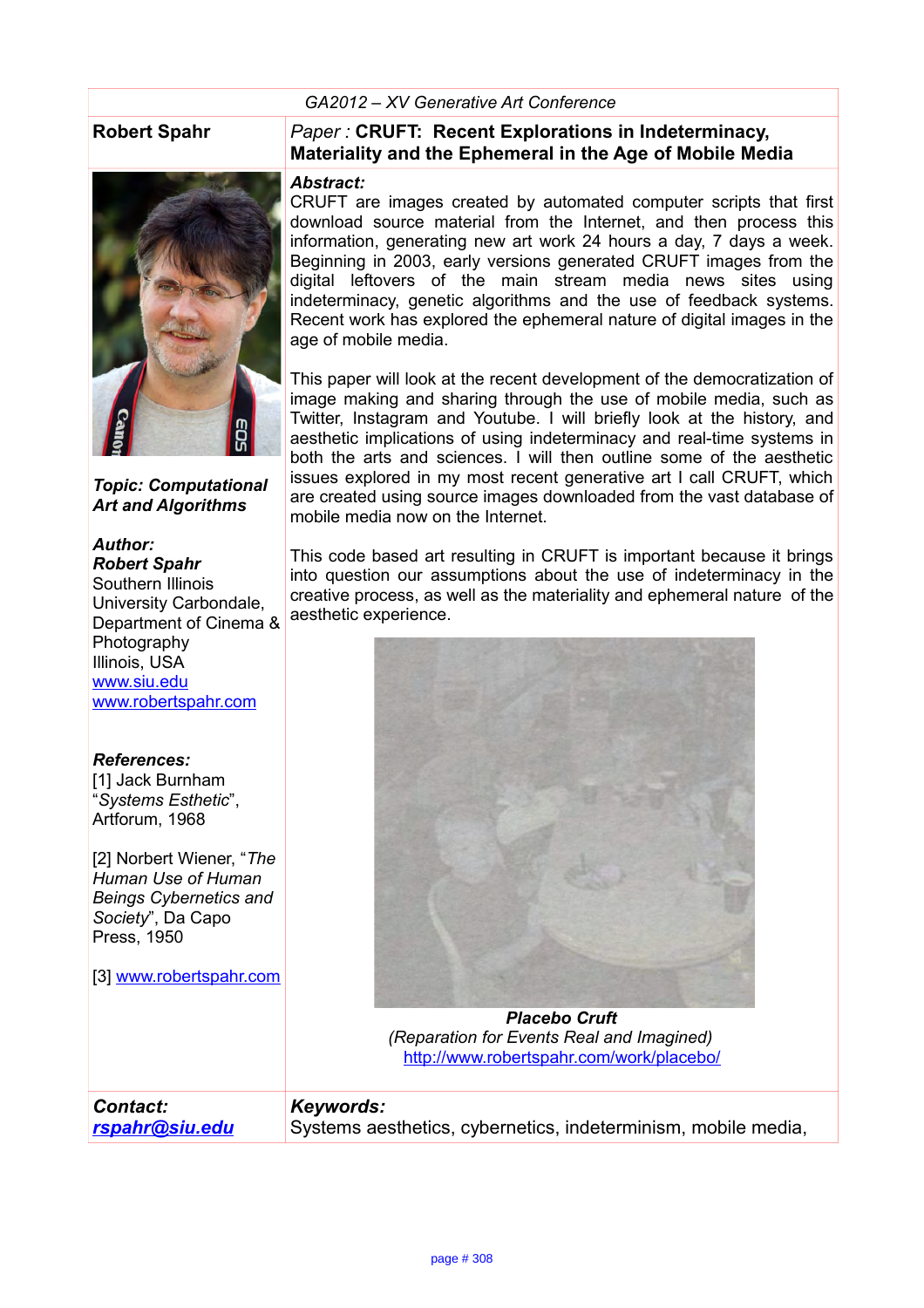# **CRUFT: Recent Explorations in Indeterminacy, Materiality and the Ephemeral in the Age of Mobile Media**

## **Prof. Robert Spahr, MFA**

*Department of Cinema & Photography, Southern Illinois University, Carbondale, Illinois, United States [www.robertspahr.com](http://www.robertspahr.com/) [www.siu.edu](http://www.siu.edu/) e-mail: [rspahr@siu.edu](mailto:rspahr@siu.edu) [rob@robertspahr.com](mailto:rob@robertspahr.com)*

# **Abstract**

CRUFT are images created by automated computer scripts that first download source material from the Internet, and then process this information, generating new art work 24 hours a day, 7 days a week. Beginning in 2003, early versions generated CRUFT images from the digital leftovers of the main stream media news sites using indeterminacy, genetic algorithms and the use of feedback systems. Recent work has explored the ephemeral nature of digital images in the age of mobile media.

This paper will look at the recent development of the democratization of image making and sharing through the use of mobile media, such as Twitter, Instagram and Youtube. I will the briefly look at the history, and aesthetic implications of using indeterminacy and real-time systems in both the arts and sciences. I will then outline some of the aesthetic issues explored in my most recent generative art I call CRUFT, which are created using source images downloaded from the vast database of mobile media now on the Internet.

This code based art resulting in CRUFT is important because it brings into question our assumptions about the use of indeterminacy in the creative process, as well as and the materiality and ephemeral nature of the aesthetic experience.

# **1. CRUFT: Generative Art From Digital Leftovers**

In 2003 the main stream media's portrayal of the United States going to war in Iraq was presented as an inevitable event, which caused me to feel much frustration and anxiety. As the media ramped up it's war campaign, the anti-war effort seemed to dissipate over night. As the 24/7 cable news continued, I began to think about how these digital images operated, one day influencing our thinking, and the next day they would vanish without a trace. I set out to create art on a cable news cycle. I wrote computer code that I could automate, that would remix source images downloaded from the Internet, and would process these images into a digital collage. The digital leftovers reminded me of redundant computer code. Code that was once useful, but later forgotten and obsolete. The code is described in Wikipedia as follows: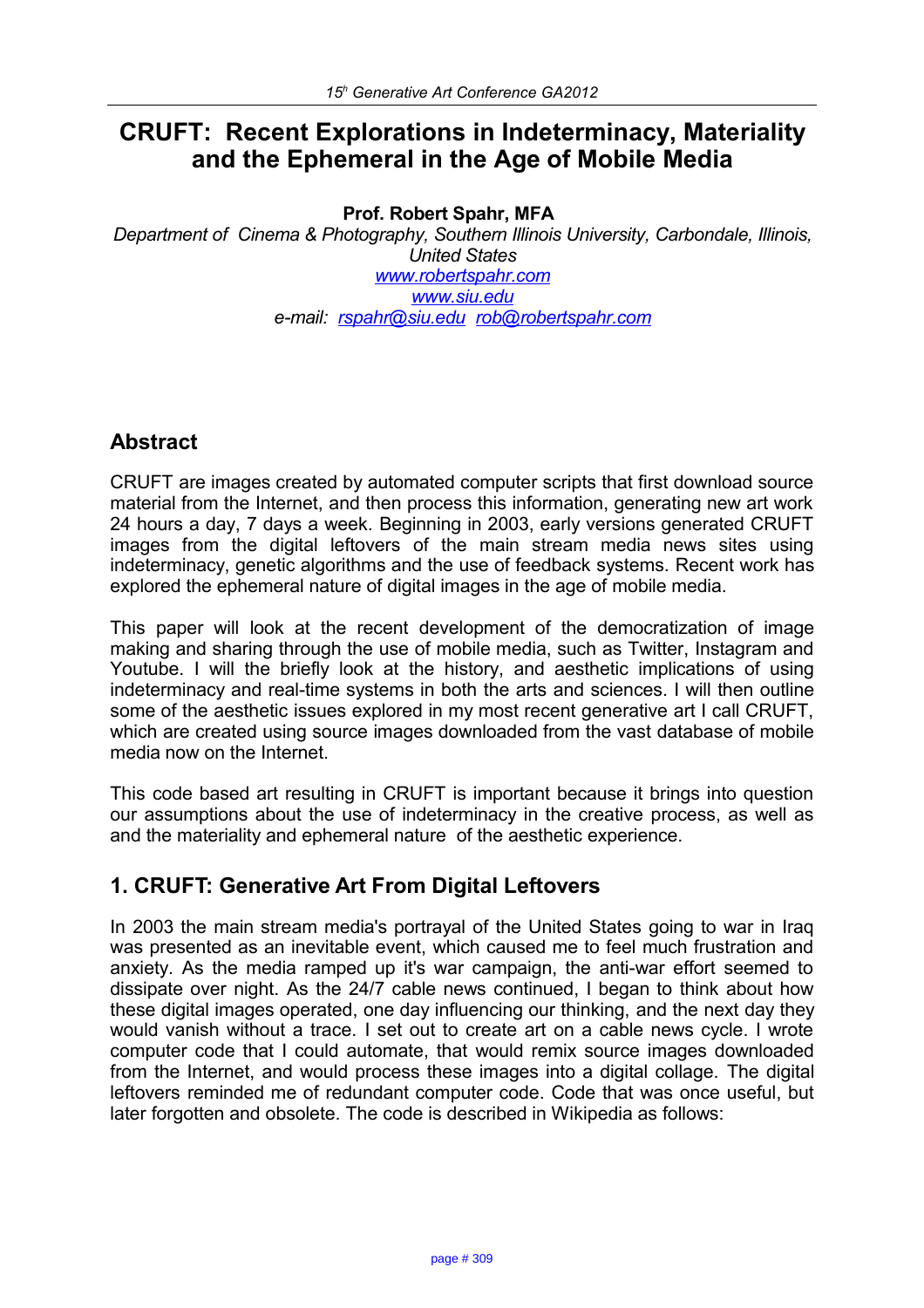Cruft (occasionally kruft) is computing jargon for "code, data, or software of poor quality". The term may also refer to debris that accumulates on computer equipment. It has been generalized to mean any accumulation of obsolete, redundant, irrelevant, or unnecessary information, especially code. An alternative usage is becoming more generalized to refer to any unneeded or unwanted computer hardware or obsolete equipment. [1]

The very first automated script I wrote, using source images from the New York Times website, is called *Hourly Cruft* and has been running and producing new images every hour on the hour since June of 2003. [2] I will now briefly look at the history, and aesthetic implications of using indeterminacy and real-time systems in both the arts and sciences, before I discuss the recent development of the democratization of image making through the use of social media.

## **2. Programmability, Indeterminacy and Systems Aesthetics**

Although the printing press in the fourteenth century and photography in the nineteenth century had a large impact on the development of modern culture, the printing press affected only the distribution of media, and photography affected only that of still images. As Lev Manovich states in *The Language of New Media*, "The computer media revolution affects all stages of communication, including acquisition, manipulation, storage, and distribution; it also affects all types of media – texts, still images, moving images, sound and spatial constructions. [3] He goes on to discuss the immediate impact that photography had on society, which I will talk about later in this paper. Manovich makes the argument that the development of media and the development of computers begin around the same time. He describes in some detail the first programmable loom:

Around 1800, J. M. Jacquard invented a loom that was automatically controlled by punched paper cards. The loom was used to weave intricate figurative images, including Jacquard's portrait. This specialized graphics computer, so to speak, inspired Charles Babbage in his work on the Analytical Engine, a general computer for numerical calculations.... Thus a programmed machine was already synthesizing images even before it was put to processing numbers." [4]

The power of automation, as demonstrated by Jacquard's loom, is shown to predate that of photography by almost 30 years. If we now jump to the midtwentieth century, we will see the beginnings of the scientific discipline of cybernetics, which emerged out of attempts to regulate the flow of information in feedback loops, to predict, control and automate the behavior of machines and animals. Although cybernetics was a collaboration of many, Norbert Wiener coined the word itself, as he states, "Cybernetics, which I derived from the Greek word *kubernetes*, or 'steersman,' the same Greek word from which we eventually derive our word 'governor.'" [5] Cybernetics offered an explanation of behavior within mechanical and biological systems in terms of the exchange of information. Wiener offered the following description: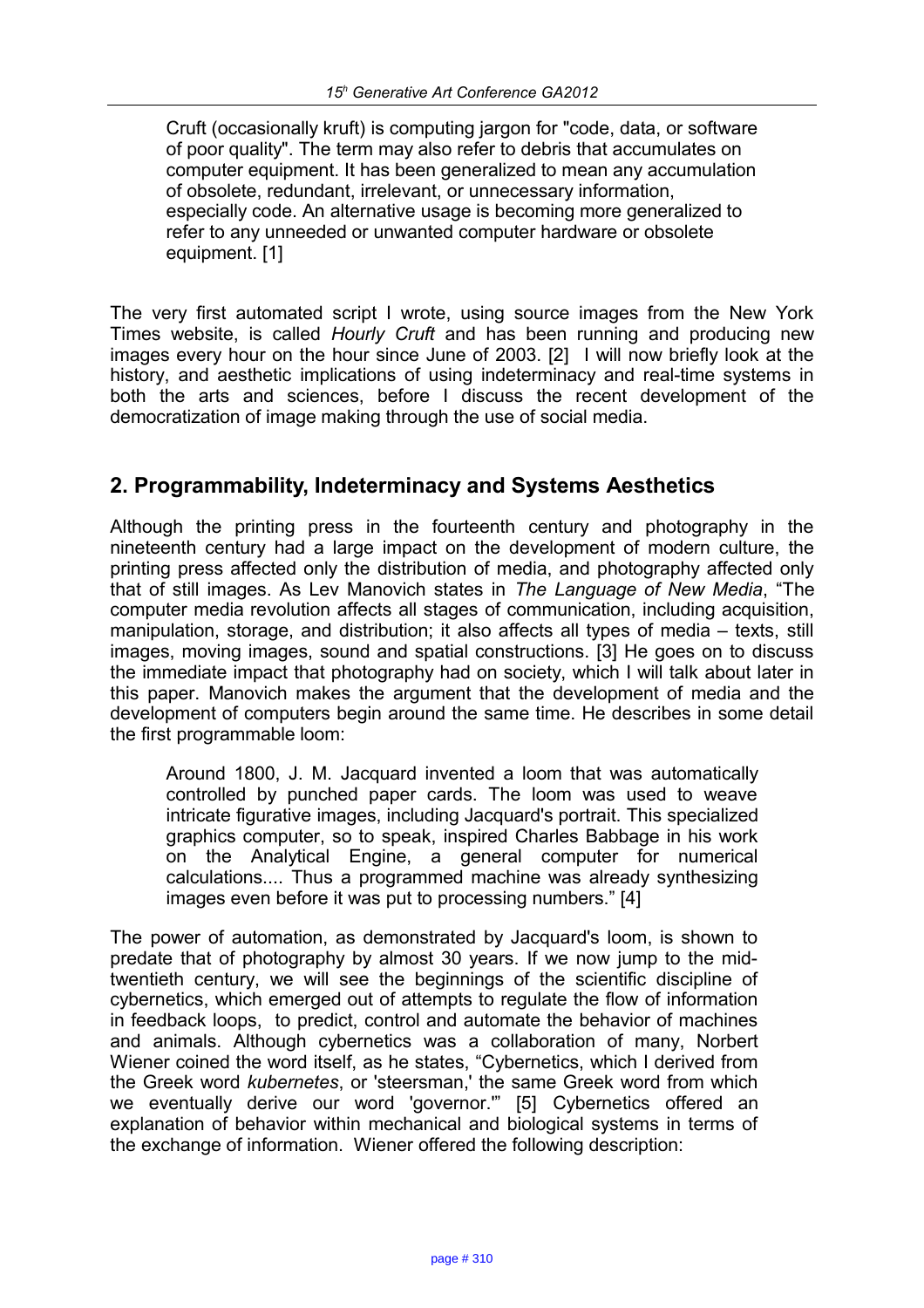When the great control rooms at the locks of the Panama Canal are in use, they are two-way message centers. Not only do messages go out controlling the motion of the tow locomotives, the opening and closing of the sluices, and the opening and closing of the gates; but the control room is full of telltales which indicate not merely that the locomotives, the sluices, and the gates have received their orders, but that they have in fact effectively carried out these orders.... This principle in control applies not merely to the Panama locks, but to states, armies, and individual human beings.... This matter of social feedback is of very great sociological and anthropological interest. [6]

Information in a cybernetic system is transferred dynamically and with the use of feedback, that information informs all parts of the system, enabling the whole to self-regulate in order to maintain a state of equilibrium. Wiener also suggests that cybernetics can be applied to more than just industrial systems. but also to social, cultural and biological systems as well.

I now want to turn to Jack Burnham, who in 1968 published the book *Beyond Modern Sculpture*, which attempted to establish a post-formalist discourse which culminated in the exhibition *Software* at the Jewish Museum in New York in 1970. This exhibition contained many examples of Systems Art, which was influenced by cybernetics and emerged as part of the early conceptual art movement of the 1960's and 1970's. [7]

In *Systems Aesthetics* Burnham sketches out a broad paradigm shift within late modern society that is no longer oriented towards material objects, but towards modes of organisational efficiency and utility. The idea of art for Burnham is reconfigured as "a perspectivist considering goals, boundary, structure, input, output, and related activity inside and outside the system. Where the object almost always has a fixed shape and boundaries, the consistency of a system may be altered in time and space, its behavior determined both by external conditions and its mechanisms of control." [8] Although his art criticism has fallen out of favor, the impact of his work was limited, partially because of his technological determinism. According to Edward Shanken, the *Software* exhibition failed for numerous reasons:

The DEC PDP-8 Time Share Computer that controlled many of the works did not function for the first month of the exhibition due to problems with, ironically enough, the software. The gerbils in SEEK attacked each other, a film was destroyed by its editors, and several aspects of the exhibition - including the catalog - were censored by the Board of Trustees of the museum. The show went greatly over budget which put the Jewish Museum in a precarious position financially. The Jewish Theological Seminary bailed it out, but dictated a radical shift in the museum's mission, which precipitated Karl Katz's dismissal as its director and its demise as a leading exhibition space for experimental art. [9]

Burnham's reputation was surely damaged due to this exhibition, as well as him tying the notion of art as a system to a particular type of conceptual art of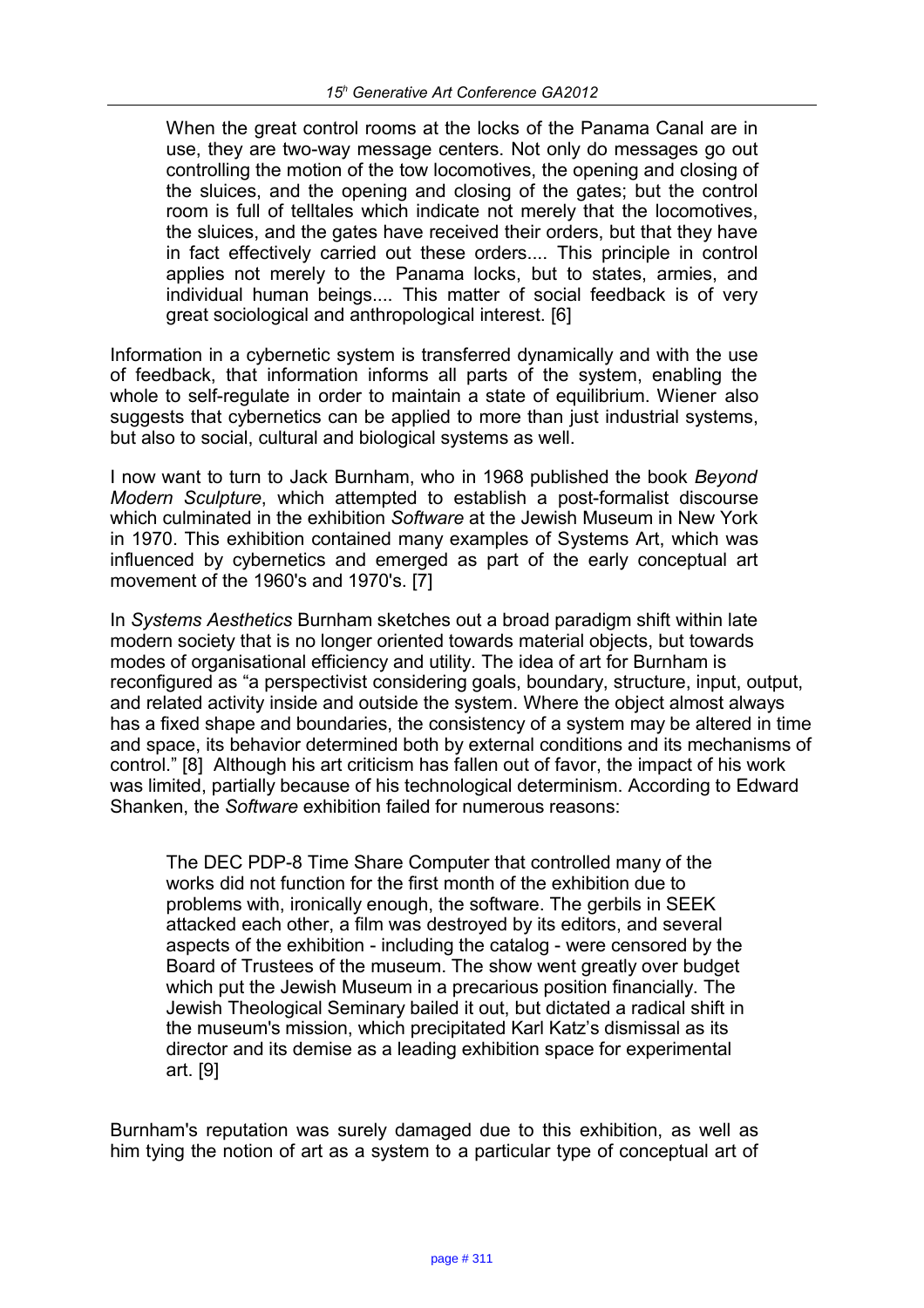the late 1960's and early 1970's. He thus gave his systems aesthetics the same short lifespan of certain kinds of conceptual art.

# **3. From Atoms to Bits, Aura and the Internet**

Today most of us carry a mobile device that connects us to the Internet, allowing us to express ourselves in real time by creating words and images as well as distributing them to a global audience. At the leading edge of the 21st century, more people take more photographs than any other time in history. This is creativity on a vast democratic scale never before seen. The computational device that we carry in our pockets and still call a "phone," gives us the abilities of what twenty years ago required a traditional television studio or the resources of a newspaper publisher, to accomplish. The barrier to entry comes at a low financial and technical cost, allowing practically anyone to capture and edit still and moving images on a mobile device and instantly publishing and distributing creative content to the world. There is no previous socio-economic model to allow so much creativity, by so many people, changing the populations role from media consumers to media producers. It is important to realize that this global network is a gigantic copy machine. To publish to the Internet is to make a copy, and to view content on the Internet, is to make a copy. I want to look at the effects photography has had on our creativity, from the ability to index reality through optical and electronic devices, to the act of capturing moments in time by documenting the present, to the process of creating completely computational photorealistic realities using only software.

Let's look back to the first known examples of media making. A recent discovery dates the earliest cave paintings to be at least 40,000 years old. [10] So old in fact, that archaeologists wonder if a Neanderthal painted them. The images were a form of hand stencils, where a hand was placed against the cave wall, and then pigment was spit or blown onto it. When the hand was removed, a negative imprint remained. Since the time of those first paintings on a cave wall we have had the urge to leave a trace of our presence by making images that document that we existed, and that we had ephemeral hopes, dreams, and fears. These were our original shadows that we left behind on the cave wall.

For most of the past forty millennia artists have made traces with such materials as charcoal and paint, developing observation and technical skills as well as the conventions to represent the illusion of three dimensional space on a two dimensional surface. Optical devices were invented, such as the camera obscura which projected an image of it's surroundings on a flat surface. It was used for drawing and was one of the inventions that led to the development of photography and the camera. The first permanent photograph was captured by Joseph Nicephore Niepce in 1826, using a petroleum derivative called bitumen of Judea to capture light.[11] As the technology improved, indexing reality through a lens led to an existential crisis, calling into question the role of art and the artist.

Jump to the 20th Century, where much of the art of the time largely rejected the goal of illusionistic representations. The creation of illusionism was delegated to optical and electronic devices capturing images of reality in photography, film and video.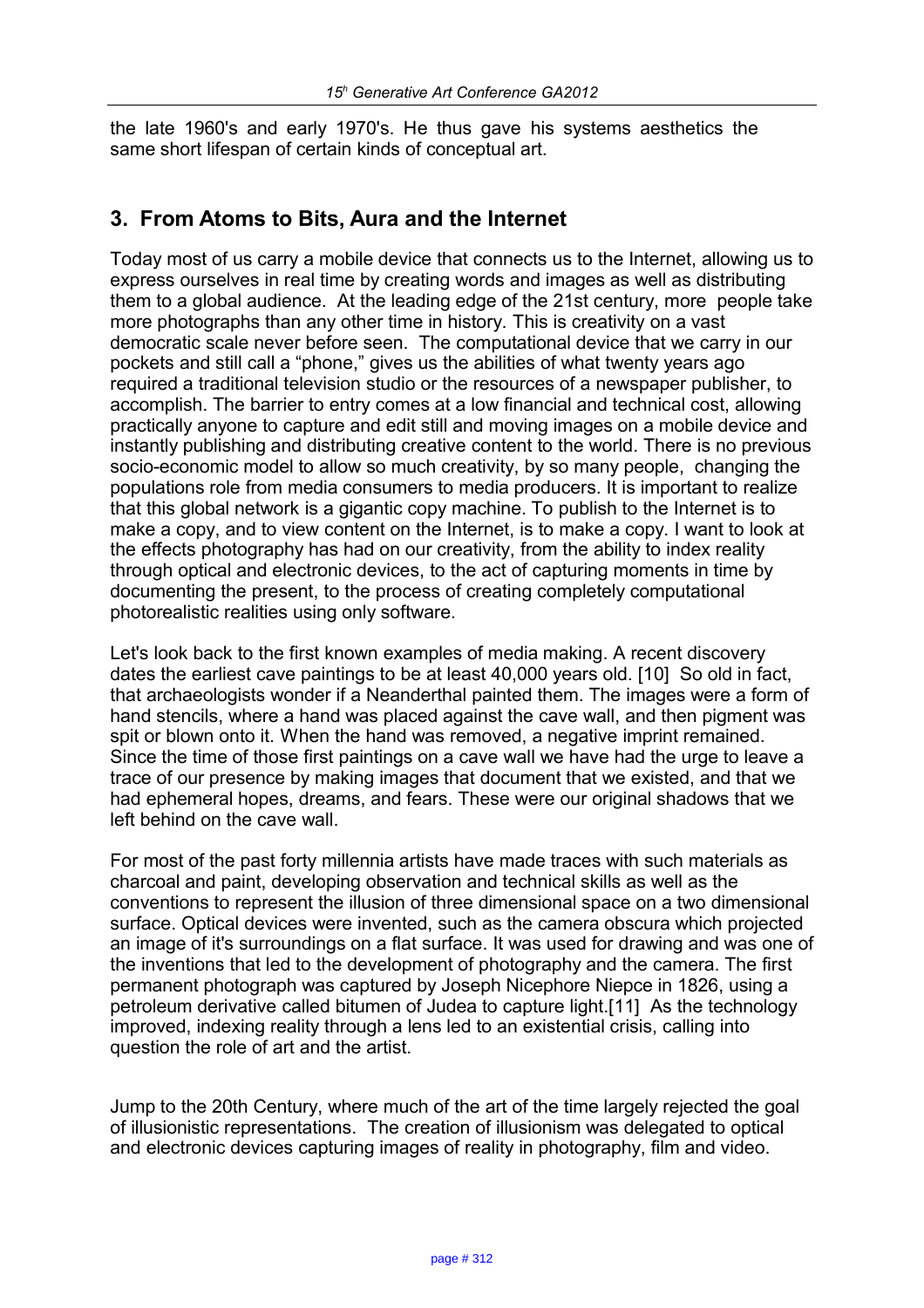Illusionistic representation has become the domain of mass culture and media arts. What became our reality, was a particular linear perspective and depth of field, certain tonal and color ranges, as well as motion blur, which was ultimately created due to the limitations of the camera itself. The camera's representation became our reality, it was not realism but photorealism.

In Walter Benjamin's 1936 essay entitled 'The Work of Art in the Age of Mechanical Reproduction', he discusses a shift in perception and its affects after the advent of film and photography. He writes of the loss of aura through the mechanical reproduction of art. For Benjamin the aura represents originality and authenticity. A painting has an aura while a photograph does not. He states "Even the most perfect reproduction of a work of art is lacking in one element: its presence in time and space, its unique existence at the place where it happens to be." [12] The destruction of the aura due to mechanical reproduction signals the transition from artwork as a ritual object, to artwork as exhibited in a museum. The experience of mechanically reproduced images, no matter how perfectly copied, is a missing sense of presence. It is the presence of the object that is it's aura. Benjamin then goes on to say, "Mankind, which in Homer's time was an object of contemplation for the Olympian gods, is now one for itself. Its self-alienation has reached such a degree that it can experience its own destruction as aesthetic pleasure of the first order. This is the situation of politics which Fascism is rendering aesthetic. Communism responds by politicizing art." [13] The attempt of fascism to render politics aesthetic can be seen in propaganda such as Hitler's mass rallies and ultimately in war, as expressed by the Italian futurist F. T. Marinetti, and most recently by the self-destructive aesthetic pleasure one feels watching reality television, and 24 hour, cable news.

In the 20th century art made a transition from an artifact of ritual value to an object on display in a museum. Today we have transitioned from an image as a physical object made up of atoms, to one that is now only software made up of bits. Our visual culture is photographic in its appearance, and generally digital in its form. It is important to realize that all digital photographs as well as all digital information is not just media, but also computer data.

Social media such as Facebook, Twitter and YouTube have us documenting our lives with photos, videos, time lines, and status updates. The time between living an event and documenting an event has collapsed. We live life in a constant state of the present compressed into a soon to be past. If Walter Benjamin's aura is destroyed with mechanical reproduction, sharing a photo on Instagram allows the present moment to be documented as an immediate past event. Adding an Instagram preset, such as a sepia filter makes images look like they are made of atoms with a history and a physicality. This computationally created nostalgia simulates a one of a kind art object that may have been sitting in a shoe box for the past thirty years.

Most photography today never enters the world of atoms, and is nothing more than computer bits existing nowhere and everywhere, displayed upon screens and stored on hard drives separated by large geographic distance. In the age of digital images which can be manipulated algorithmically, the separation between production and post-production has completely blurred. Even our digital cameras perform computational compression at the moment of image capture. With the acquisition of Instagram, Facebook is the world's largest photo sharing site that also happens to be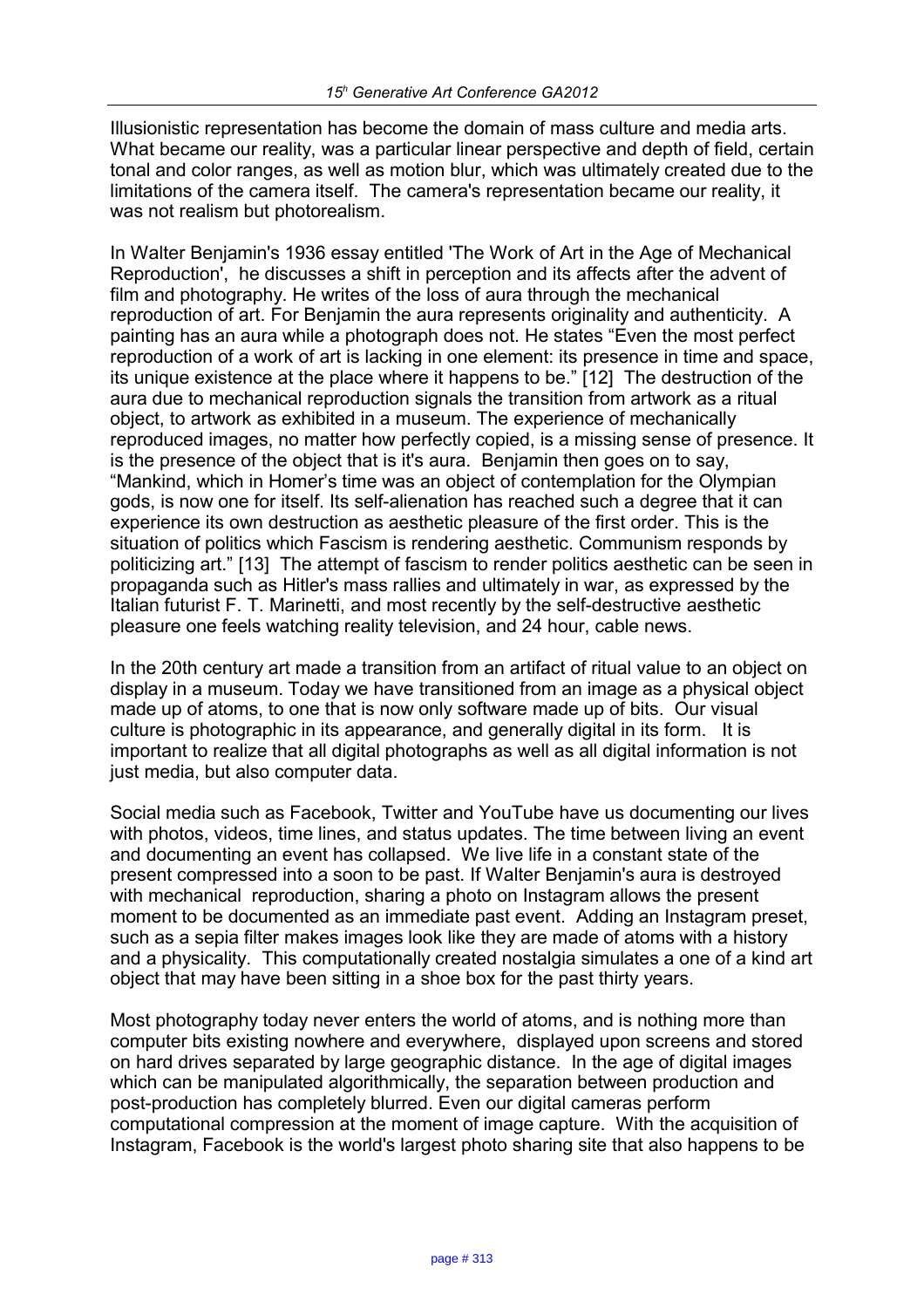a social network. Instagram users upload 3,480 photos [14] and YouTube users upload 72 hours of new video every minute. [15] We use screens to look into this copy machine, and consume and produce it's content, atoms have been replaced by bits. As photographers and media makers, we are still adjusting and making sense of this instant documentation and distribution with an art practice that produces bits.

The Internet helps make these digital media objects ephemeral, ubiquitous, easily copied and freely available. Information wants to freely flow everywhere on the network. Unlike traditional art objects, there is no inherent scarcity on the Internet as information gets copied time and again, traveling over fiber optic cables, moving information at literally the speed of light.

Digital technology and this giant copy machine we call the Internet, mirrors our own evolution as a species, and has given humanity a Twittering voice and Instagram eyes to see and change the world. [16]

# **4. Recent CRUFT: Reparation for Events Real and Imagined**

As I have recently considered Norbert Wiener's 'Cybernetics' as well as the 'Systems Aesthetic's of Jack Burnham, I have become interested in thinking about the Internet as a large real-time database being updated every minute by thousands of mobile media files. This system of input, output and feedback that is really one big copy machine, with each of our hardware devices such as laptop computers, tablets and mobile devices being nothing but a screen looking into the copy machine that is so often referred to as the cloud. These devices allow us to touch this machine and to add our content to the database, sharing our files with anyone in the world who is connected.

 As an artist, I want to use these mobile media files as source material. My recent series is building a fictional narrative which I call "Reparation for Events Real and Imagined." I access this source material by automated scripts that search through the interface of Yahoo! Images. I am appropriating these images from the Internet, allowing algorithms to make the selections.

In a similar way Marcel Duchamp set the conceptual framework with his Dada gesture to select everyday objects as art, which he called Ready-mades. My algorithms select with aesthetic disinterest, much the way Duchamp described his own process:

"A certain state of affairs that I am particularly anxious to clarify, is that the choice of these Ready-mades was never dictated by any aesthetic delectation. Such choice was always based on a reflection of visual indifference. And at the same time total absence of good taste." [17]

My search results are then processed using a similar disinterest, made possible by using a process of indeterminacy, the images are then processed with techniques that render the new media objects to take on a similar appearance to certain social media websites such as Instagram. An algorithm processes the image to look like an old polaroid, holga photo, or the effect of chemical emulsion with the texture of paper. These simulations point to an object made of bits, not atoms.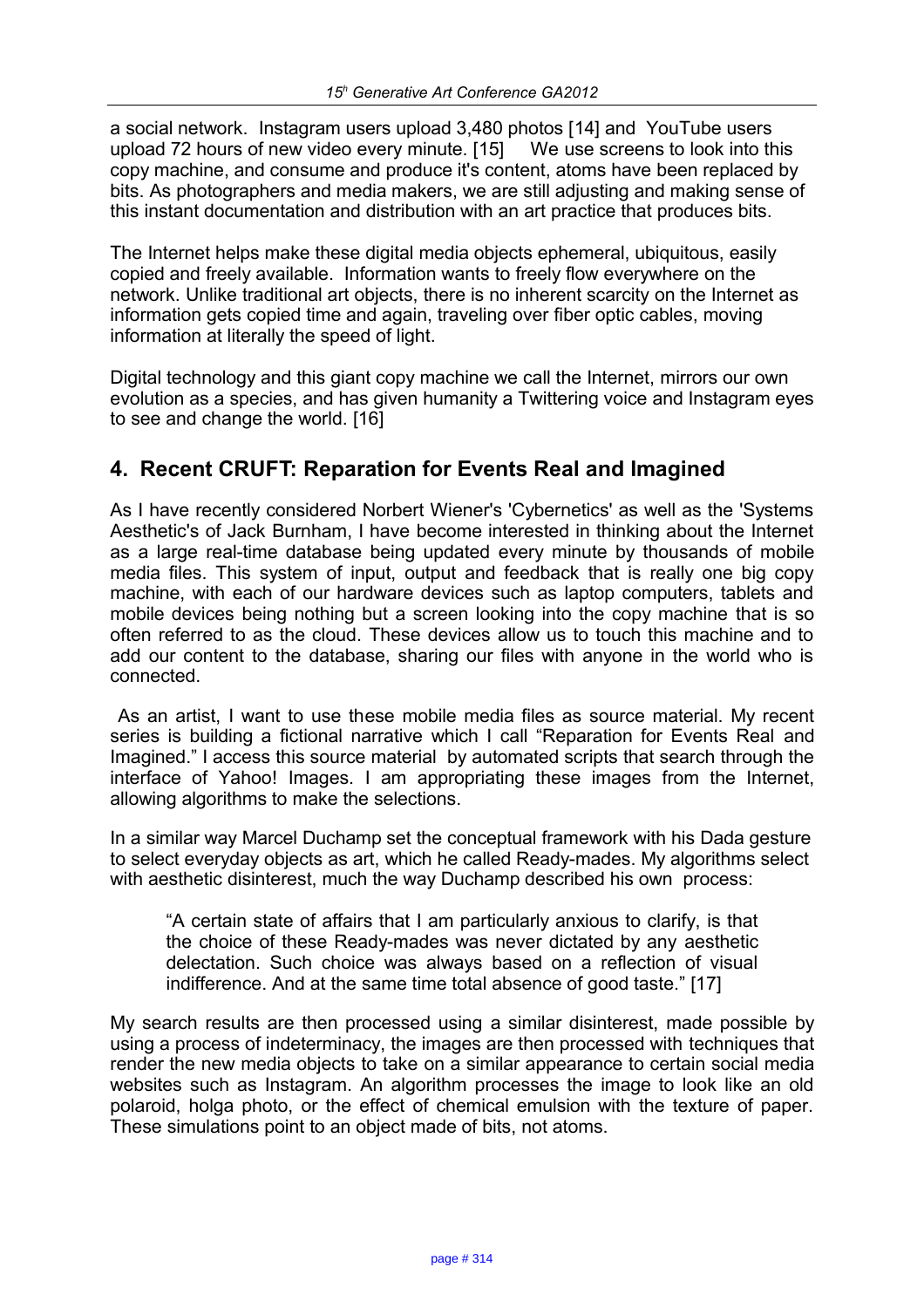

 **Anesthetic Cruft**  (Reparation for Events Real and Imagined) <http://www.robertspahr.com/work/anesthetic/>



**Anesthetic Cruft**  (Reparation for Events Real and Imagined) <http://www.robertspahr.com/work/anesthetic/>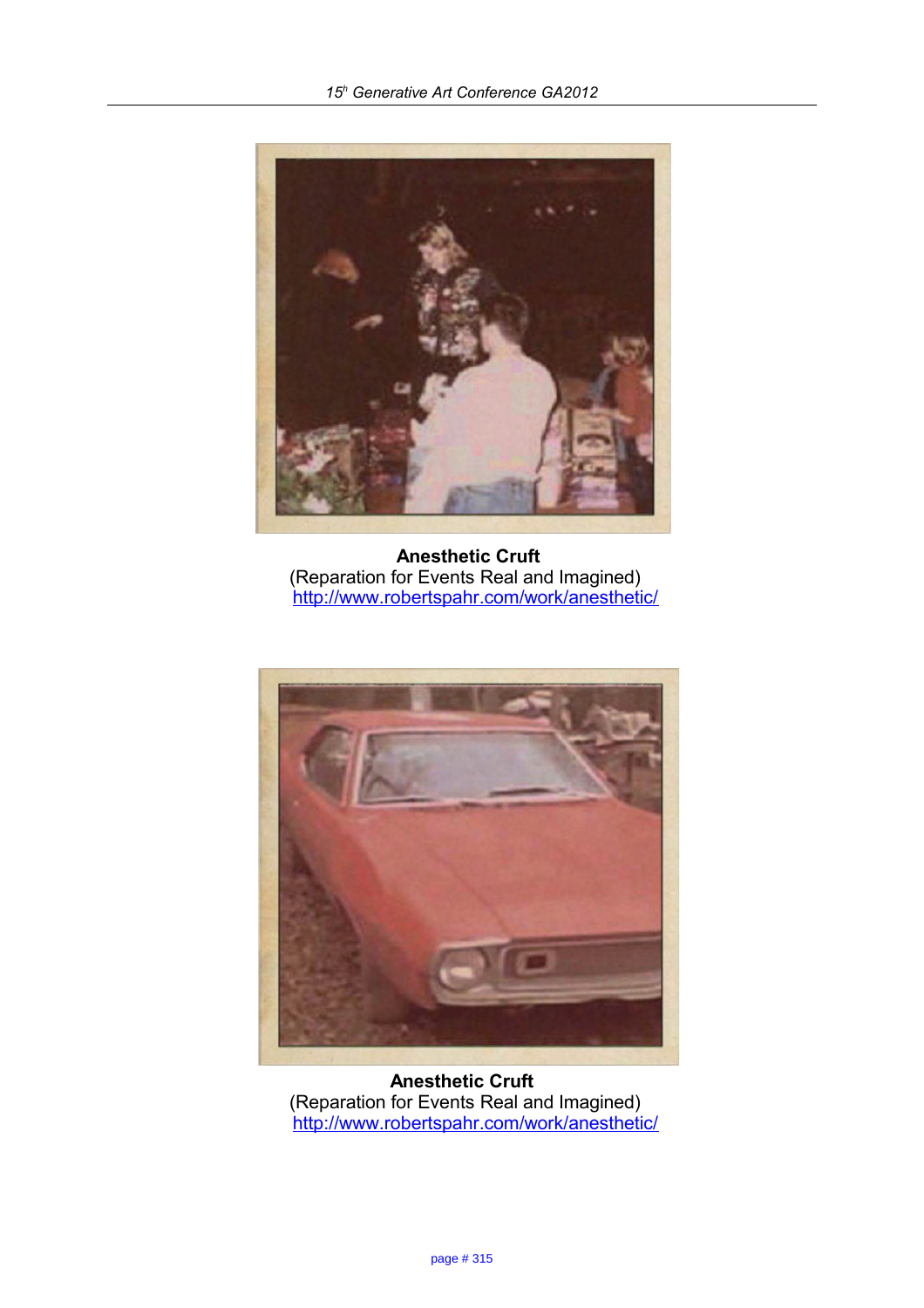

**Phantom Limb Cruft**  (Reparation for Events Real and Imagined) <http://www.robertspahr.com/work/phantomlimb/>



 **Phantom Limb Cruft**  (Reparation for Events Real and Imagined) <http://www.robertspahr.com/work/phantomlimb/>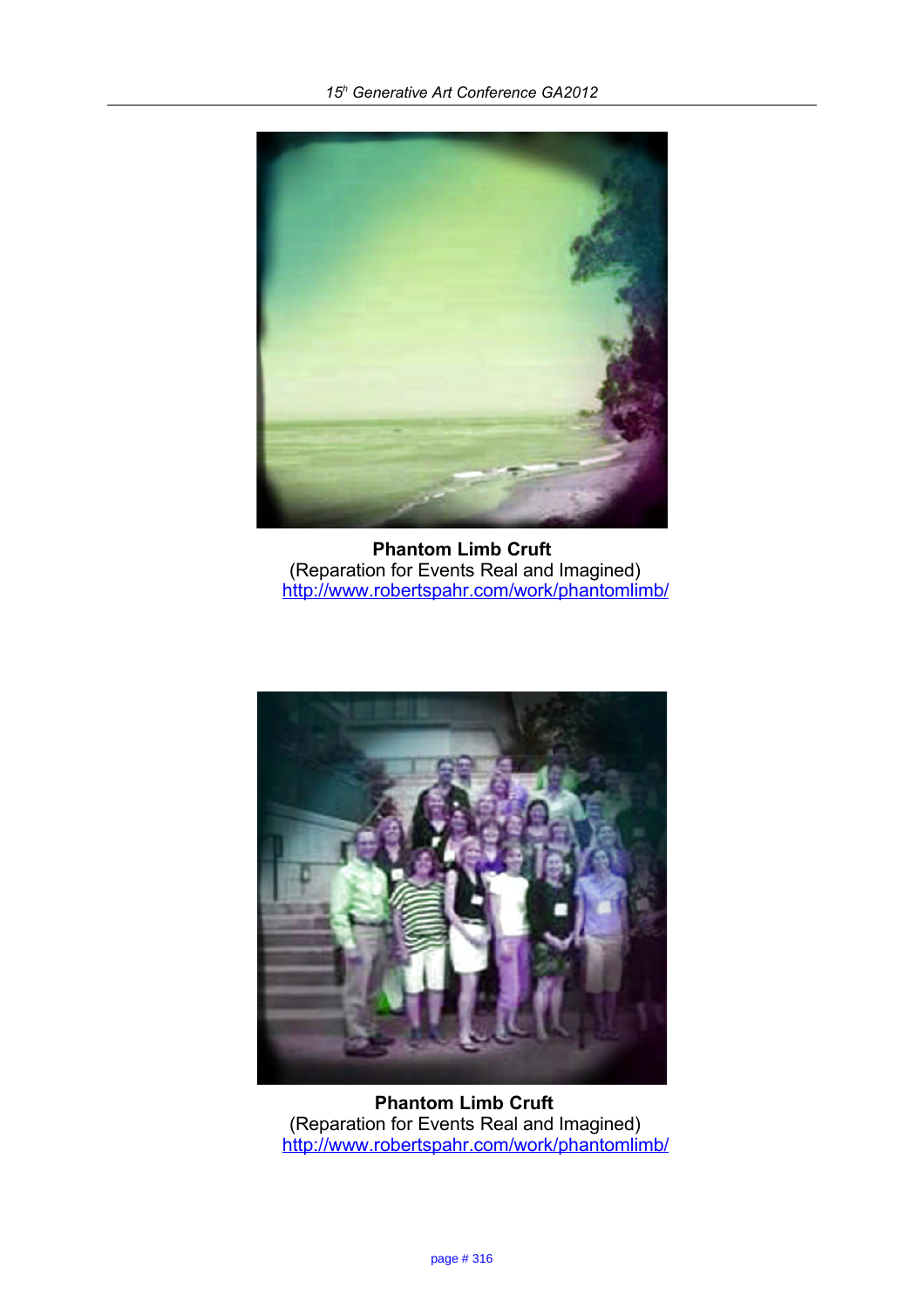

 **Placebo Cruft**  (Reparation for Events Real and Imagined) <http://www.robertspahr.com/work/placebo/>



**Placebo Cruft**  (Reparation for Events Real and Imagined) <http://www.robertspahr.com/work/placebo/>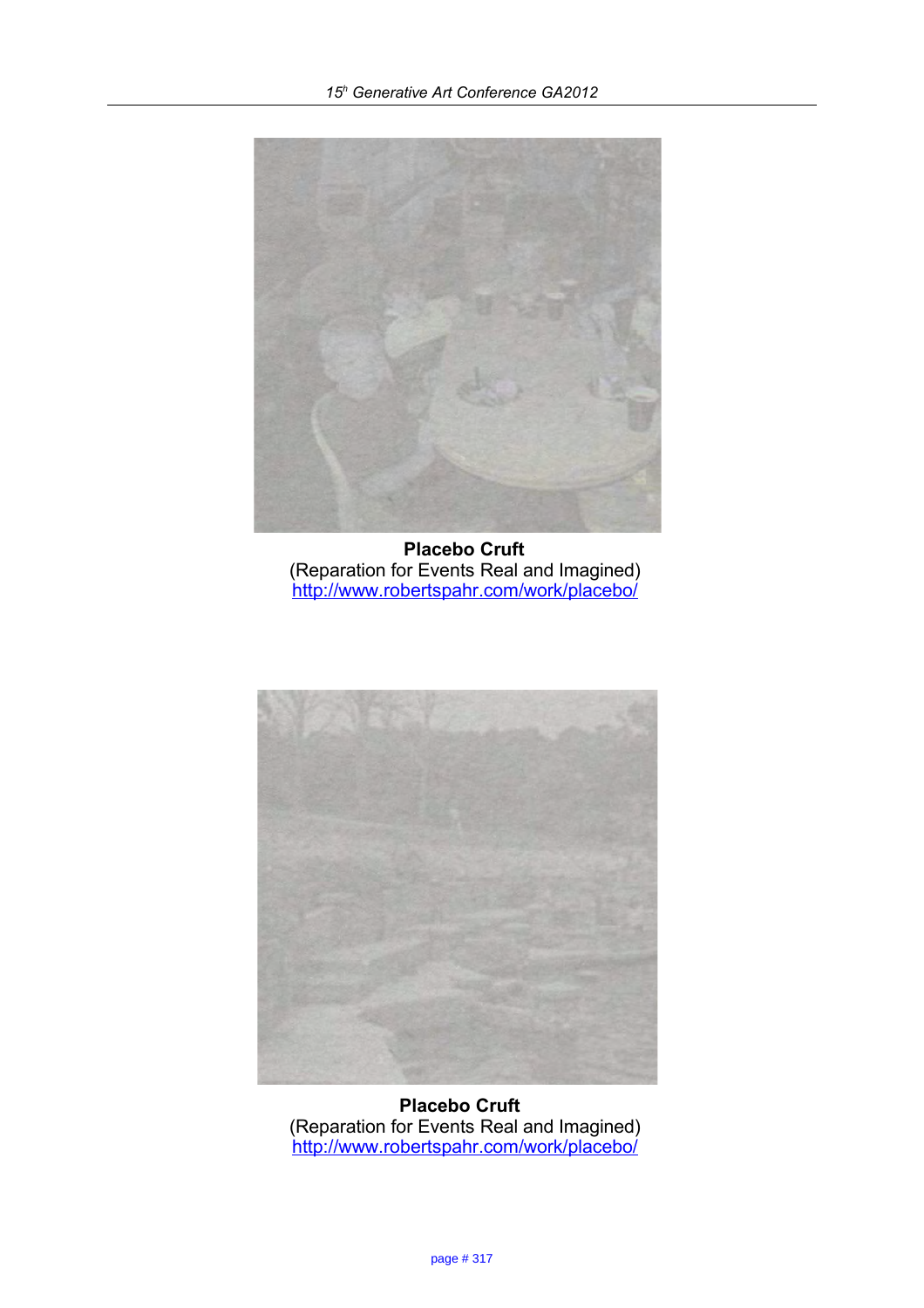

**False Positive Cruft**  (Reparation for Events Real and Imagined) <http://www.robertspahr.com/work/falsepositive/>



**False Positive Cruft**  (Reparation for Events Real and Imagined) <http://www.robertspahr.com/work/falsepositive/>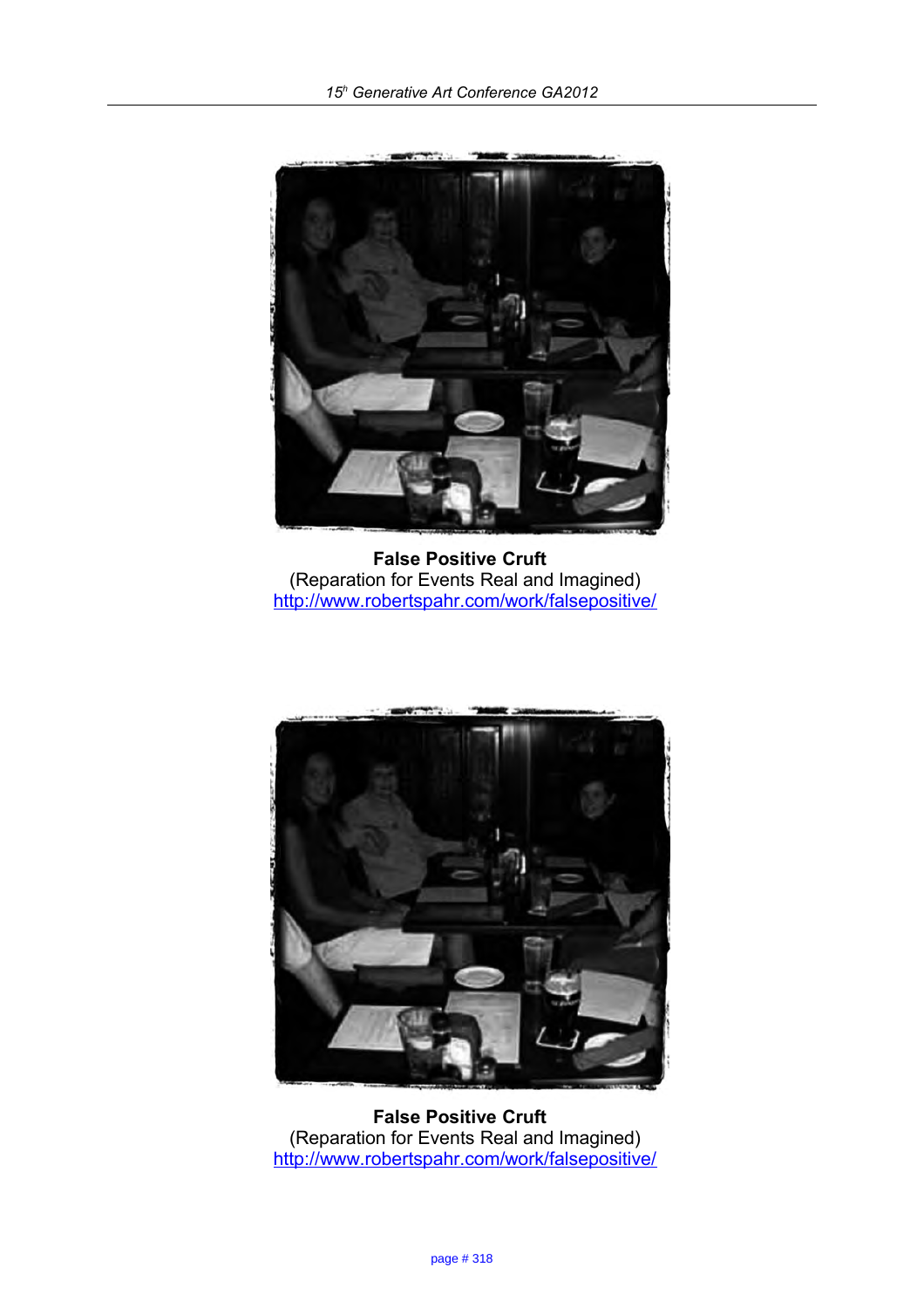# **5. References**

- 1. Cruft. Wikipedia. Retrieved on September 10, 2010, from: http://en.wikipedia.org/wiki/Cruft
- 2. Hourly Cruft. Robert Spahr. Retrieved October 8, 2012, from: http://www.robertspahr.com/work/hourly/
- 3. Manovich, Lev. *The Language of New Media*. MIT Press. 2001. p.19.
- 4. Ibid., p.22.
- 5. Wiener, Norbert. *The Human Use of Human Beings*. Da Capo Press. 1950. p.15.
- 6. ibid., p.49-50.
- 7. Burnham, Jack. *Beyond Modern Sculpture. The Effects of Science and Technology on the Sculpture of this Century.* George Braziller, Inc. 1968.
- 8. Burnham, Jack, 'Systems Aesthetics,' Reprinted from *Artforum* (September, 1968)
- 9. Shanken, Edward, 'The House That Jack Built: Jack Burnham's Concept of "Software" as a Metaphor for Art,' in *Leonardo Electronic Almanac* 6:10 (November, 1998).
- 10. Than, Ker (June 14, 2012). "World's Oldest Cave Art Found—Made by Neanderthals?" National Geographic. Retrieved July 2, 2012, from: http://news. nationalgeographic.com/news/2012/06/120614-neanderthal-cave-paintingsspain-science-pike
- 11. O'Neill, Claire (September 13, 2010). "The First Photograph On Display," NPR. Retrieved July 2, 2012, from: http://www.npr.org/blogs/pictureshow /2010 / 09/13/129828522/gernsheim
- 12. Benjamin, Walter (1968) "The Work of Art in the Age of Mechanical Reproduction," in *Illuminations*, ed. and tr. Hannah Arendt, Fontana, p. 216
- 13. ibid., 242
- 14. Instagram Press Center. (July 2, 2012). Instagram. Retrieved July 2, 2012, from: http://instagram.com/press
- 15. YouTube Statistics. (July 2, 2012). YouTube Statistics. Retrieved July 2, 2012, from: http://www.youtube.com/t/press\_statistics